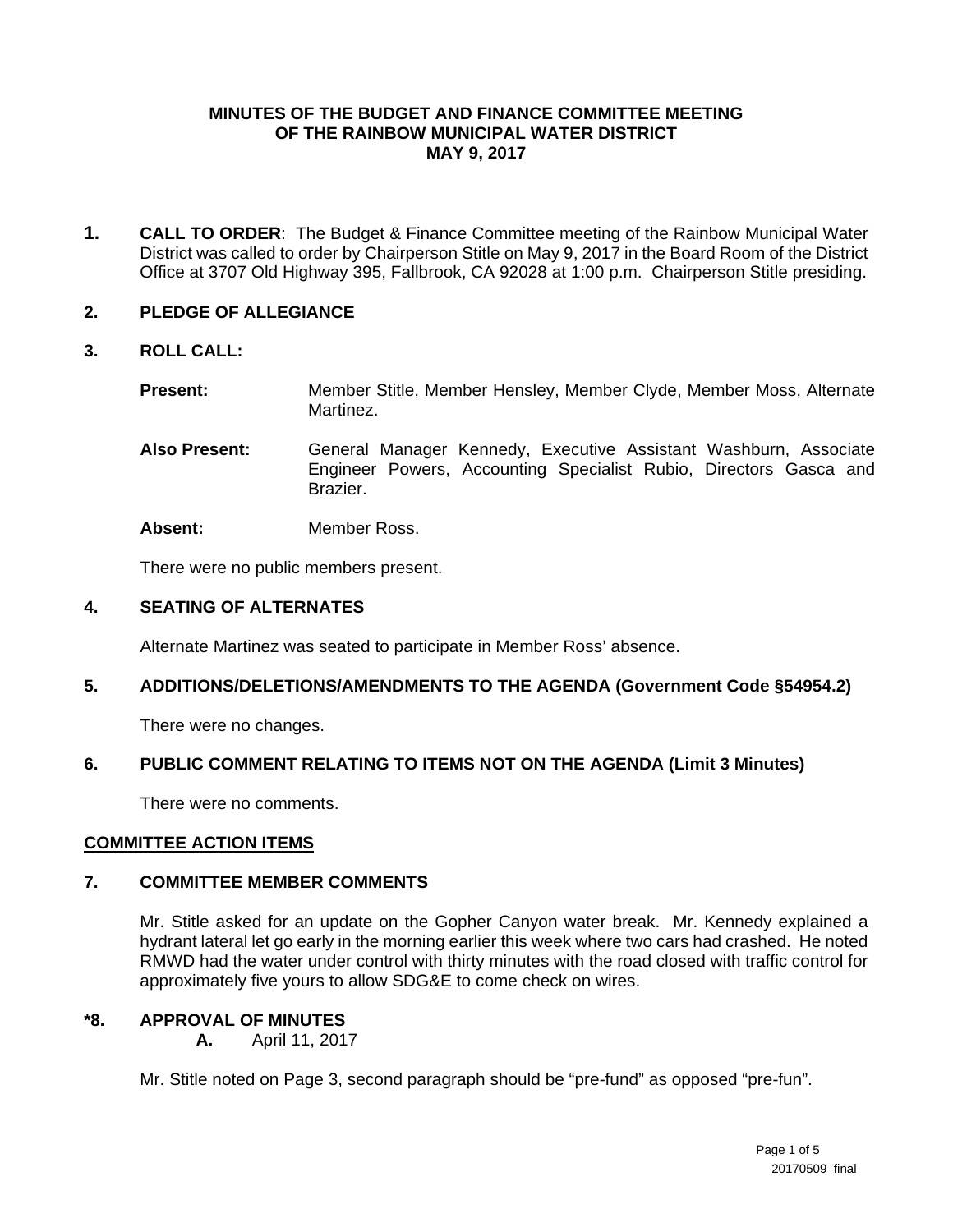# *Motion:*

*To approve the minutes as corrected.*

*Action: Approve, Moved by Member Clyde, Seconded by Member Hensley.*

*Vote: Motion carried by unanimous vote (summary: Ayes = 5).*

*Ayes: Member Stitle, Member Hensley, Member Clyde, Member Moss, Alternate Martinez.*

## **9. DISCUSSION AND POSSIBLE ACTION TO APPROVE AUDIT**

Mrs. Martinez gave a presentation as she reviewed the final draft of the FY2016 audit which was provided as a handout to the committee members. She pointed out RMWD's audit met the unqualified clean statement of opinion, which is the desired result.

Discussion ensued.

#### *Motion:*

*To recommend the Board approve the audit.*

*Action: Approve, Moved by Member Hensley, Seconded by Member Clyde.*

*Vote: Motion carried by unanimous vote (summary: Ayes = 5).*

*Ayes: Member Stitle, Member Hensley, Member Clyde, Member Moss, Alternate Martinez.*

## **10. DISCUSSION AND POSSIBLE ACTION REGARDING DRAFT BUDGET FOR FISCAL YEAR 2017-2018**

Mr. Kennedy pointed out there will be a joint meeting with the Board and the Budget and Finance Committee meeting on May 23, 2017 at which he will not be present.

Mrs. Martinez gave a presentation on a rough draft of the Fiscal Year 2017-2018 budget to review a few objectives and critical success factors. Mr. Kennedy pointed out one of the things different this year than in the past is having the objectives lined up including how to meet those objectives; therefore, the will be more emphasis on achieving the strategic goals and objectives and how it may or may not impact the budget.

Discussion ensued regarding the staff analysis.

Mr. Clyde asked for an update on the Avocado Festival. Mr. Kennedy talked about the materials and videos RMWD displayed as well as how there was a great deal of community contact made.

Mrs. Martinez pointed out Human Resources has been moved to its own Cost Center from the Administration Cost Center. She noted Human Resources has budgeted a temporary employee for \$50,000. Mr. Kennedy pointed out there was a Human Resources Technician position last year which was eliminated; however, since Mrs. Harp has been working diligently to get this department caught up, there was a need for temporary help. He there was no anticipation in terms of having a need for a second full time person; however, there may be an ongoing need to have additional support.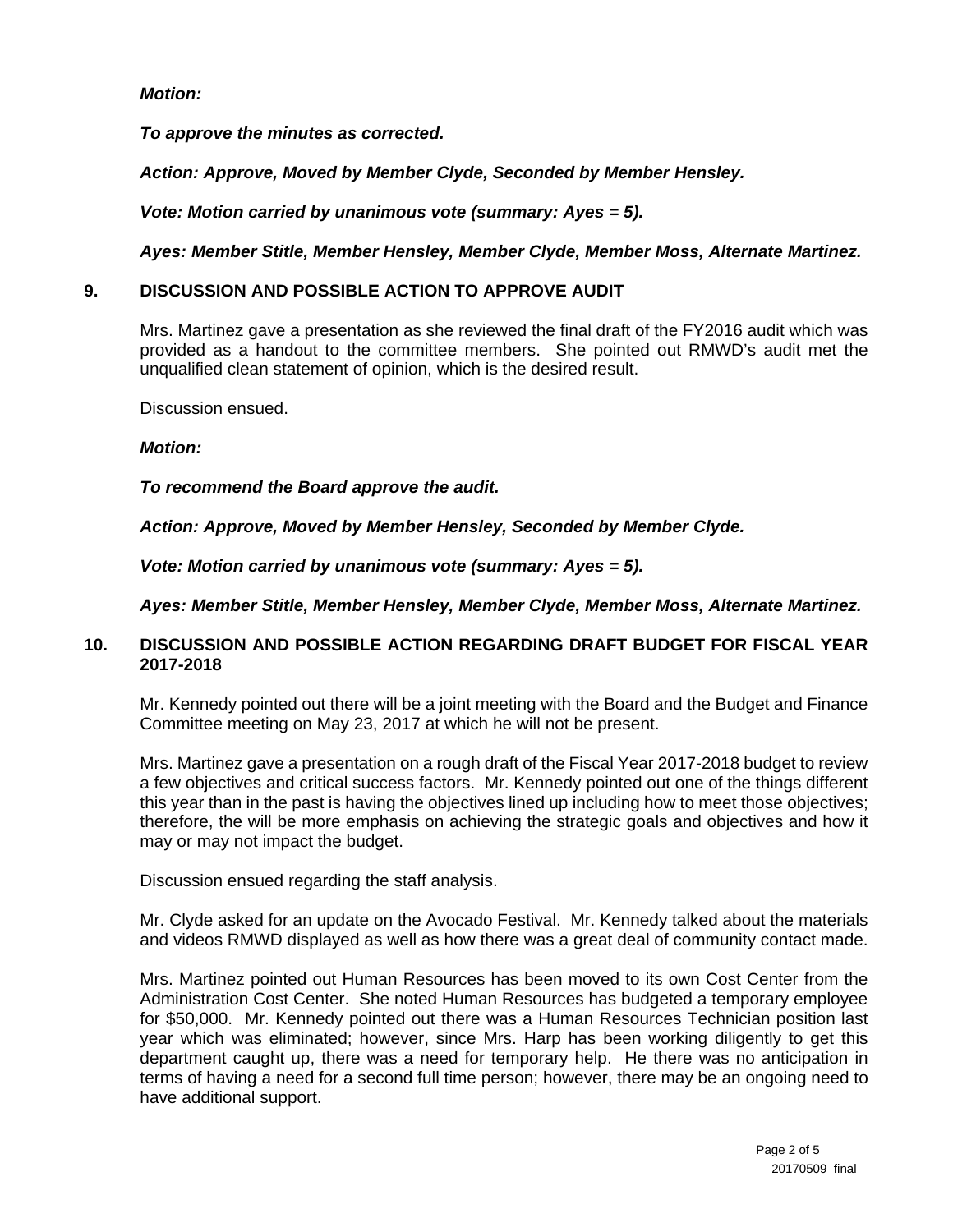Mrs. Martinez talked about the detailed list provided on vehicles. She noted staff deferred two vehicles after reviewing RMWD's operational needs. Discussion followed.

Discussion ensued regarding the Capital Improvement projects.

Mrs. Martinez reviewed the water demand projections as well as revenue adjustments. She mentioned there was consideration being given to increasing the RMWD pass through costs. Mr. Kennedy pointed out if RMWD does not start gradually increasing rates now, the District will more than likely find itself in a bad situation in a few years.

Mr. Stitle requested the information provided at this meeting be forwarded to the committee members prior to the May 23<sup>rd</sup> joint meeting with the Board.

Mrs. Martinez mentioned some of the number are not concrete and how there may be some labor cost changes once the employee contract negotiations are finalized.

# **11. DISCUSSION AND POSSIBLE ACTION REGARDING CAPACITY FEES**

Mr. Kennedy stated this information was discussed with the Engineering Committee. He noted the system engineering utilizes may subject RMWD to some challenges; therefore, there were some acute changes made by the consultant which he provided additional detail.

Mr. Kennedy continued to review all the information provided in the handout. He concluded by pointing out both the water and wastewater capacity fees as well as any relative components. He explained the steps to follow leading up to the Board's final consideration for adopting the proposed capacity fees at their June 27<sup>th</sup> meeting.

## *Motion:*

*To suggest the Board release the Capacity Fee Study for public comment.*

*Action: Approve, Moved by Member Hensley, Seconded by Member Clyde.*

*Vote: Motion carried by unanimous vote (summary: Ayes = 5).*

*Ayes: Member Stitle, Member Hensley, Member Clyde, Member Moss, Alternate Martinez.*

## **12. DISCUSSION REGARDING BILLING FORMAT REDESIGN**

Mr. Kennedy stated this item would need to be deferred until next month at which time the consultant will give a presentation. He explained some of the services the new consultant can provide.

## **13. DEVELOPER UPDATE**

Mr. Powers mentioned not much has changed in the developer projections. He noted Horse Ridge Creek anticipates having models by July 2017.

Mr. Kennedy inquired about the 276 5/8" meters being installed in 2019. Mr. Powers explained these were for condominium projects being developed in Bonsall. He noted this was based on information provided at meetings and how projects more than often get pushed back.

Discussion ensued regarding development in Bonsall.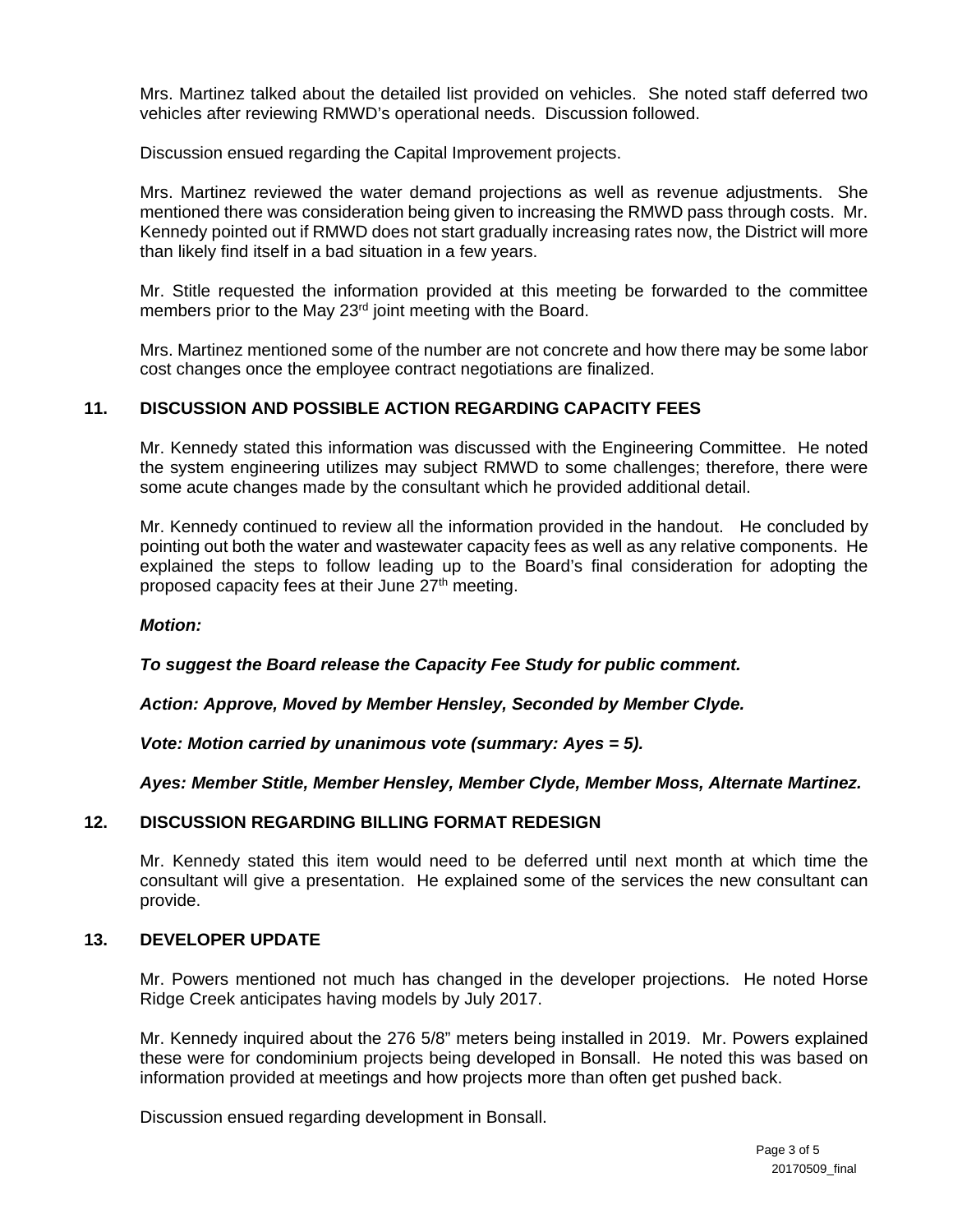Mr. Kennedy talked about the information provided in the handout. He noted there was a reduction in the sewer projections and a modest increase in water. Mr. Powers mentioned the Pala Mesa Highlands just finished putting in the line last week and Golf Green Estates was well on their way in putting in the wet utilities. Discussion followed.

Ms. Moss stated it has been stated closing of any acquisitions will not take place for at least another year past the originally anticipated dates. Mr. Kennedy suggested RMWD engineering staff move projects over by twelve months, it will assist RMWD in remaining conservative in budget projections. He suggested implementing some type of waiting time on some projects to assist with the budget forecasting process as a means of eliminating surprises when changes in projections takes place.

Ms. Moss explained how looking at the tract numbers will assist with properly forecasting the development projections more accurately. Discussion followed.

Mr. Kennedy requested Engineering push some of the developments out would assist in providing more accurate information in the rate model going forward.

# **14. DISCUSSION REGARDING CALPERS PENSION LIABILITY**

Mr. Kennedy noted certain aspects of this matter pertains to labor negotiations; therefore, he would not be able to discuss this matter in too much detail. He pointed out the unfunded liability has decreased.

Discussion ensued regarding how CalPers may be impacted when employees draw from Social Security.

Mr. Kennedy explained how through labor negotiations attempts were being made to manage post-employment benefits in the current fiscal years as opposed to leaving them until employees retire. He noted this was a property right given to employees over several Memorandum of Understandings for years; therefore, it could not be just stripped away but rather phased out through a transitioning process.

## **15. REVIEW THE FOLLOWING:**

- **A.** Income Statement
- **B.** Balance Sheet
- **C.** Cash Flow

Mrs. Martinez referred to the handouts provided to the committee members.

Discussion ensued regarding the current water sales including projected forecasts.

Mrs. Martinez talked about funding and reserves.

Mr. Kennedy announced RMWD was giving Springbrook one more attempt at meeting RMWD's needs including reporting systems; however, it remains unclear if this will ever happen which may in turn lead to researching other options.